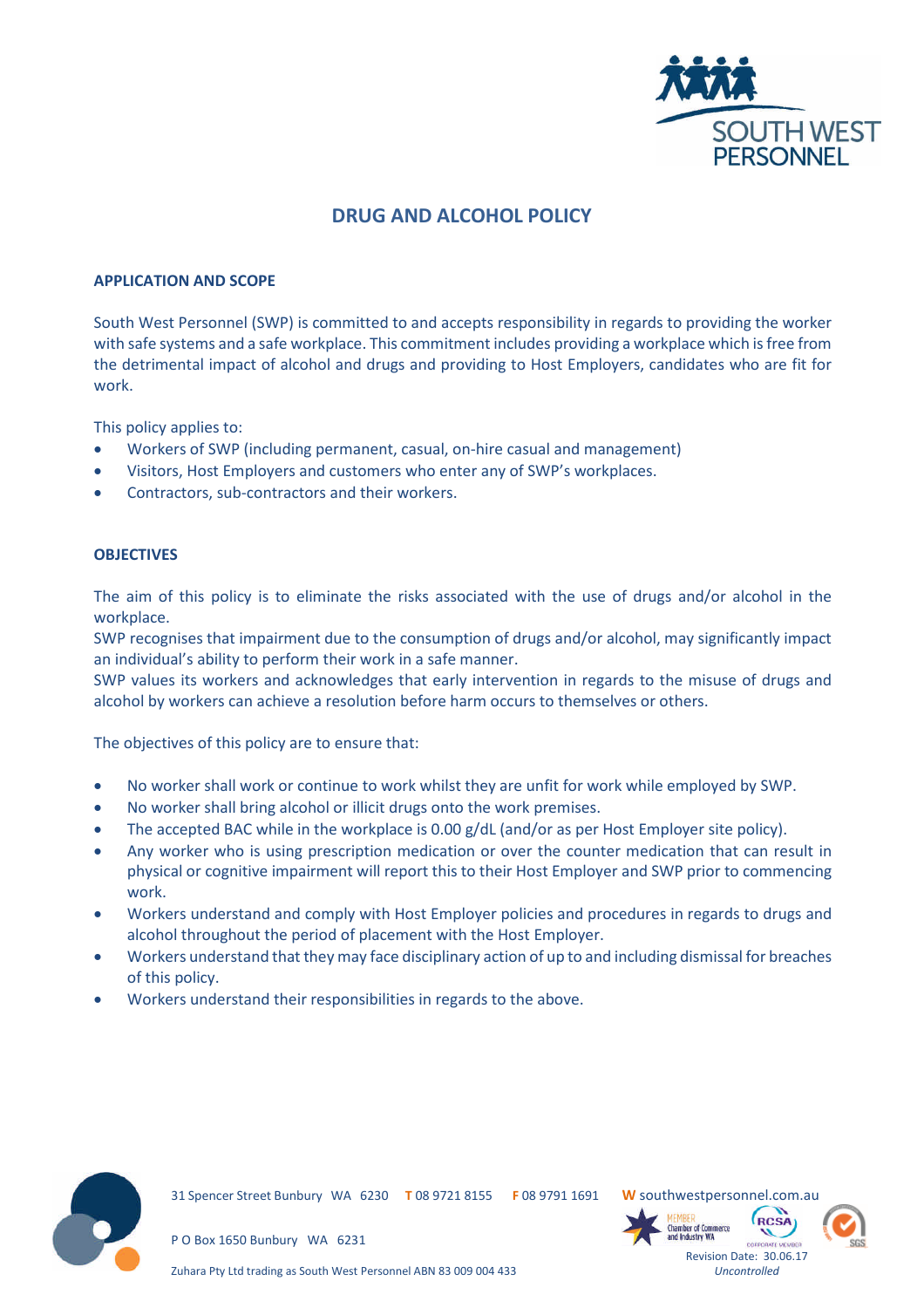

#### **DEFINITIONS**

| <b>Term</b>                                 | <b>Definition</b>                                                                                                                                                                                                                                                                        |
|---------------------------------------------|------------------------------------------------------------------------------------------------------------------------------------------------------------------------------------------------------------------------------------------------------------------------------------------|
| <b>Blood Alcohol Concentration</b><br>(BAC) | The level of alcohol detected in the blood through established testing<br>protocols, measured in g/dL.                                                                                                                                                                                   |
| <b>Drug</b>                                 | Any substance that causes physical, cognitive or behavioural changes<br>with a resultant impaired performance. This definition includes illicit<br>drugs, prescription medication and over the counter medications.                                                                      |
| <b>Fit for Work</b>                         | A worker that is in a state (mentally, emotionally and physically) that<br>enable them to perform their assigned tasks safely and competently.<br>Primary determination of fitness for work is based on the opinion of<br>management, the relevant supervisor or objective measurements. |
| <b>Illicit Drug</b>                         | Drugs that are prohibited by State or Commonwealth law. Examples<br>include (but are not limited to); cannabis, amphetamines, cocaine and<br>heroin.                                                                                                                                     |
| <b>Over the Counter Medication</b>          | Drugs which can be obtained without prescription from a pharmacist<br>which may cause physical or cognitive impairment. Examples include<br>(but are not limited to); analgesics (pain killers) and antihistamines<br>(allergy medications).                                             |
| <b>Positive</b>                             | At or above the relevant Australian Standards prescribed cut-off level<br>for illicit drug detection in the urine or blood, positive detection of<br>synthetic substances and/or 0.01 BAC or above.                                                                                      |
| <b>Prescription Medication</b>              | Drugs which are prescribed by a medical practitioner and issued by a<br>pharmacist.                                                                                                                                                                                                      |
| <b>Worker</b>                               | A person employed by SWP in either a permanent or on-hire, casual<br>basis.                                                                                                                                                                                                              |
| <b>Workplace</b>                            | Any location including land/buildings/vehicles/machinery and or other<br>premises or equipment where work is carried out for or on behalf of<br>SWP and SWP's clients.                                                                                                                   |

#### **GROUNDS FOR DRUG AND ALCOHOL TESTING**

All workers who are covered by this policy may be requested to undertake a drug and/or alcohol test. SWP conducts testing in the following circumstances:

# **Pre-employment**

Host Employers may require a mandatory pre-employment drug and alcohol test before an offer of employment can be made.



31 Spencer Street Bunbury WA 6230 **T** 08 9721 8155 **F** 08 9791 1691 **W** southwestpersonnel.com.au

**Chamber of Commerce** 

P O Box 1650 Bunbury WA 6231

Zuhara Pty Ltd trading as South West Personnel ABN 83 009 004 433



**RCSA**